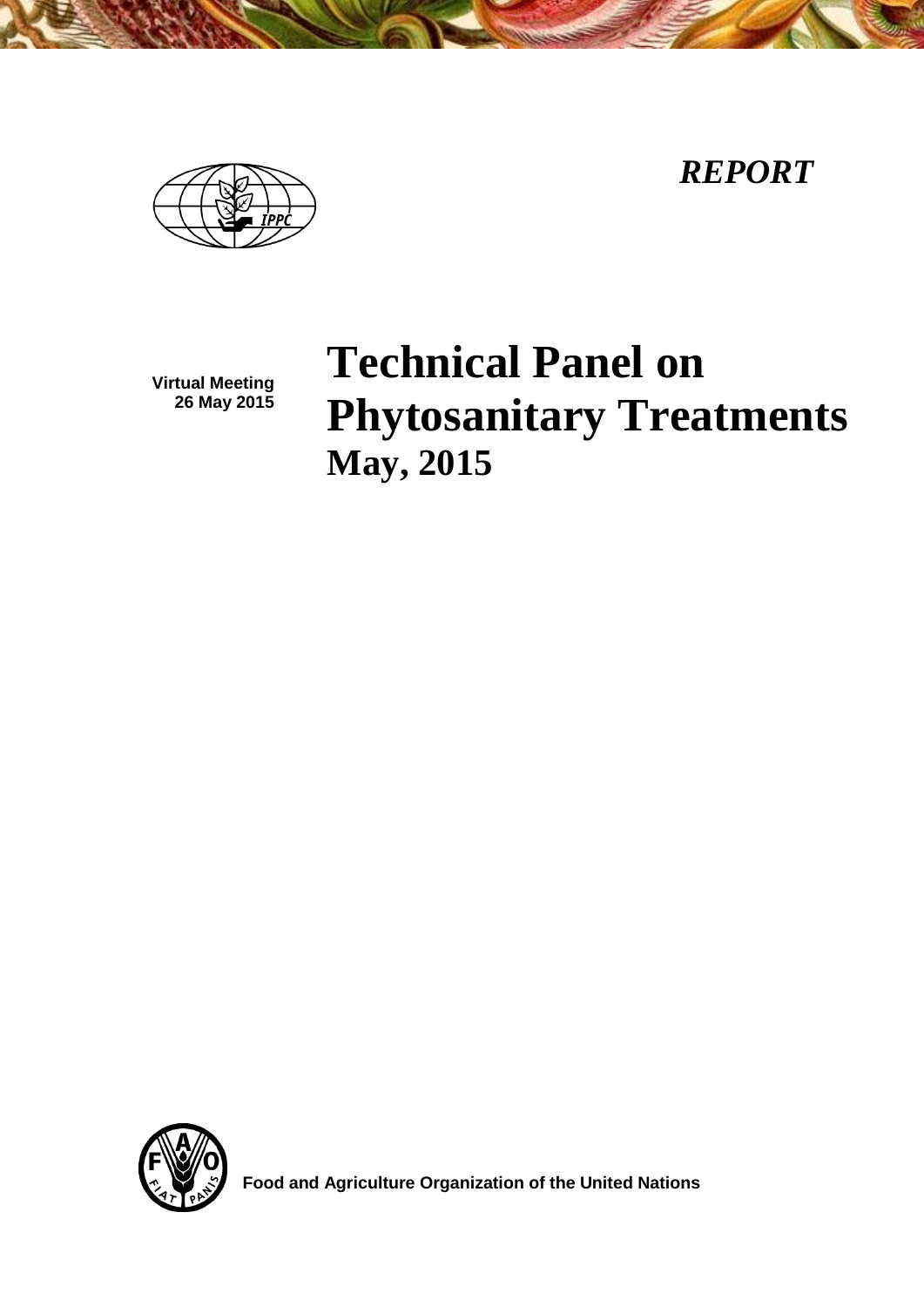# **CONTENTS**

| 1. |                                                                                  |  |
|----|----------------------------------------------------------------------------------|--|
|    |                                                                                  |  |
| 2. |                                                                                  |  |
|    |                                                                                  |  |
|    |                                                                                  |  |
| 3. |                                                                                  |  |
|    |                                                                                  |  |
|    |                                                                                  |  |
|    | Development of various documents related to TPPT working procedures and research |  |
| 4. |                                                                                  |  |
| 5. |                                                                                  |  |
|    |                                                                                  |  |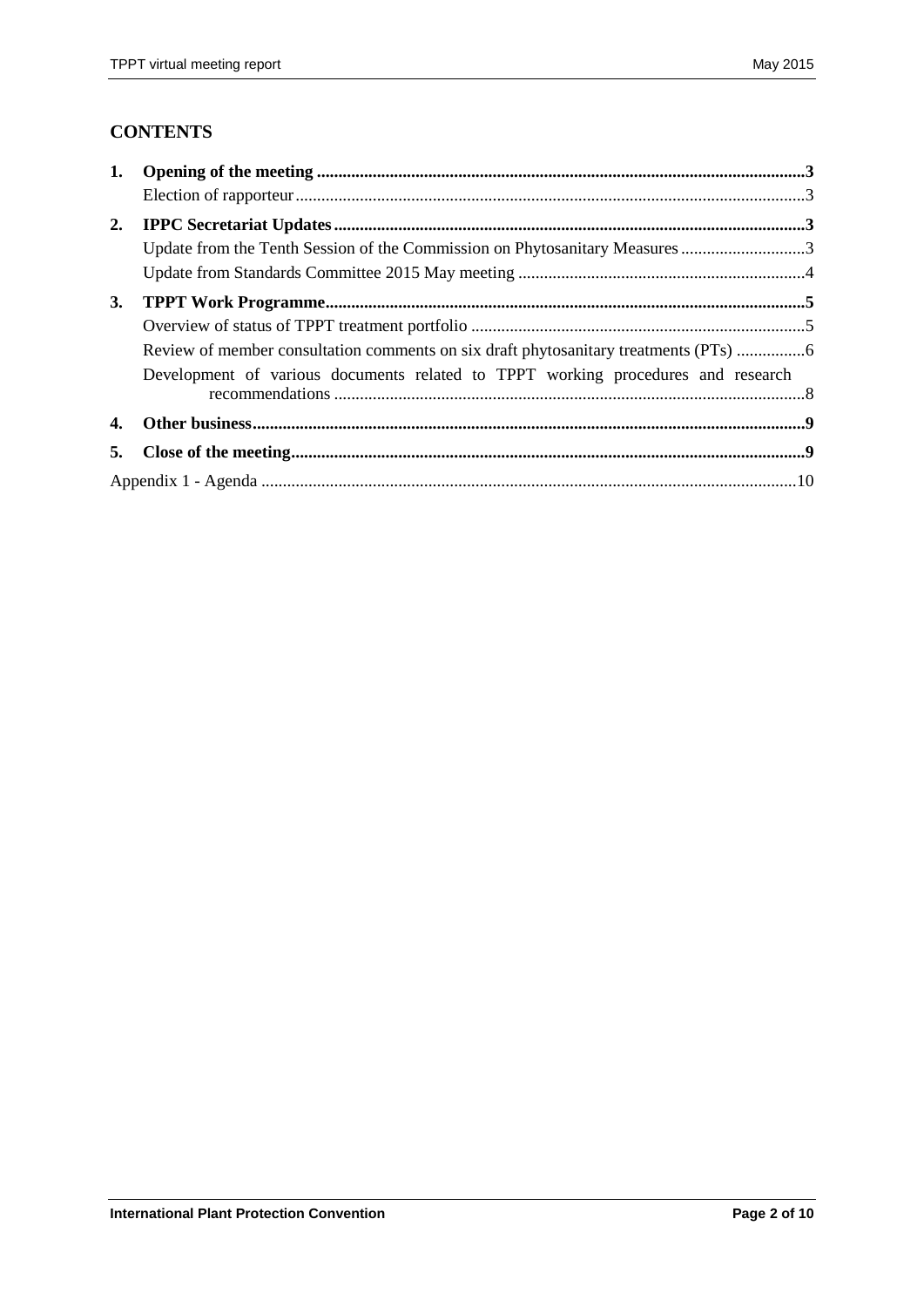# <span id="page-2-0"></span>**1. Opening of the meeting**

- *[1]* The IPPC Secretariat (hereafter Secretariat) welcomed the participants to the meeting. The following TPPT members participated in the meeting: Mr Eduardo WILLINK (Argentina), Mr Glenn BOWMAN (Australia), Mr Matthew SMYTH (Australia), Mr Yuejin WANG (China), Mr Daojian YU (China), Mr Toshiyuki DOHINO (Japan), Mr Michael ORMSBY (New Zealand), Mr Scott MYERS (USA) and Mr Guy HALLMAN (USA). In attendance were also Mr Bart ROSSEL (TPPT Steward, Australia) and Mr Andrew PARKER (Invited Expert, International Atomic Energy Agency (IAEA)). In addition the following two IPPC Secretariat staff attended: Mr Brent LARSON and Mr Nuri NIYAZI.
- *[2]* The Secretariat especially welcomed Mr Toshiyuki DOHINO (Japan) as the newest member to the Technical Panel on Phytosanitary Treatments (TPPT) and wished him best of success in his work on the Panel.
- *[3]* The full list of TPPT members and their contact details can be found on the International Phytosanitary Portal  $(IPP)^1$ .
- *[4]* The Secretariat gave a brief explanation of the use of the Adobe Connect tool.
- *[5]* Mr Nuri NIYAZI (IPPC Secretariat) took on the role of Chair and introduced the agenda and it was adopted as presented in Appendix 1 of this report.

## <span id="page-2-1"></span>**Election of rapporteur**

*[6]* Mr Michael ORMSBY was elected as the rapporteur.

# <span id="page-2-2"></span>**2. IPPC Secretariat Updates**

## <span id="page-2-3"></span>**Update from the Tenth Session of the Commission on Phytosanitary Measures**

- *[7]* The Secretariat provided an update from the Tenth Session of the Commission on Phytosanitary Measures (CPM-10) held in March 2015. The following four phytosanitary treatments (PTs) were adopted by CPM-10 (2015):
	- 1. Cold treatment for *Bactrocera tryoni* on *Citrus sinensis* (2007-206E)
	- 2. Cold treatment for *Bactrocera tryoni* on *Citrus reticulata x C. sinensis* (2007-206F)
	- 3. Cold treatment for *Bactrocera tryoni* on *Citrus limon* (2007-206G)
	- 4. Irradiation treatment for *Dysmicoccus neobrevipes*, *Planococcus lilacinus* and *P. minor* (2012- 011)
- *[8]* Although the SC (in its November 2014 meeting<sup>2</sup>) forwarded the above three cold treatments to CPM for adoption by vote, the CPM decided it did not want to vote on the adoption of ISPMs and decided to adopt these treatments by consensus.
- *[9]* The Secretariat updated the meeting participants on the adoption by CPM-10 of a relevant change to the List of topics for IPPC standards (LOT), namely the splitting of the TPPT subject "Sulphuryl fluoride fumigation of wood packaging material (2007-101)" into the following two TPPT treatments: "Sulphuryl fluoride fumigation of insects in debarked wood (2007-101A)" and "Sulphuryl fluoride fumigation of nematodes and insects in debarked wood (2007-101B)" (see the TPPT February 2015 virtual meeting report<sup>3</sup> for further information).

l

<sup>1</sup> TPPT membership list: [https://www.ippc.int/en/core-activities/standards-setting/expert-drafting](https://www.ippc.int/en/core-activities/standards-setting/expert-drafting-groups/technical-panels/technical-panel-phytosanitary-treatments/#secretariat)[groups/technical-panels/technical-panel-phytosanitary-treatments/#secretariat](https://www.ippc.int/en/core-activities/standards-setting/expert-drafting-groups/technical-panels/technical-panel-phytosanitary-treatments/#secretariat)

<sup>2</sup> SC November 2014 meeting report: [https://www.ippc.int/en/core-activities/standards-setting/standards](https://www.ippc.int/en/core-activities/standards-setting/standards-committee/)[committee/](https://www.ippc.int/en/core-activities/standards-setting/standards-committee/)

<sup>&</sup>lt;sup>3</sup> TPPT February 2015 virtual meeting report:<https://www.ippc.int/en/publications/80998/>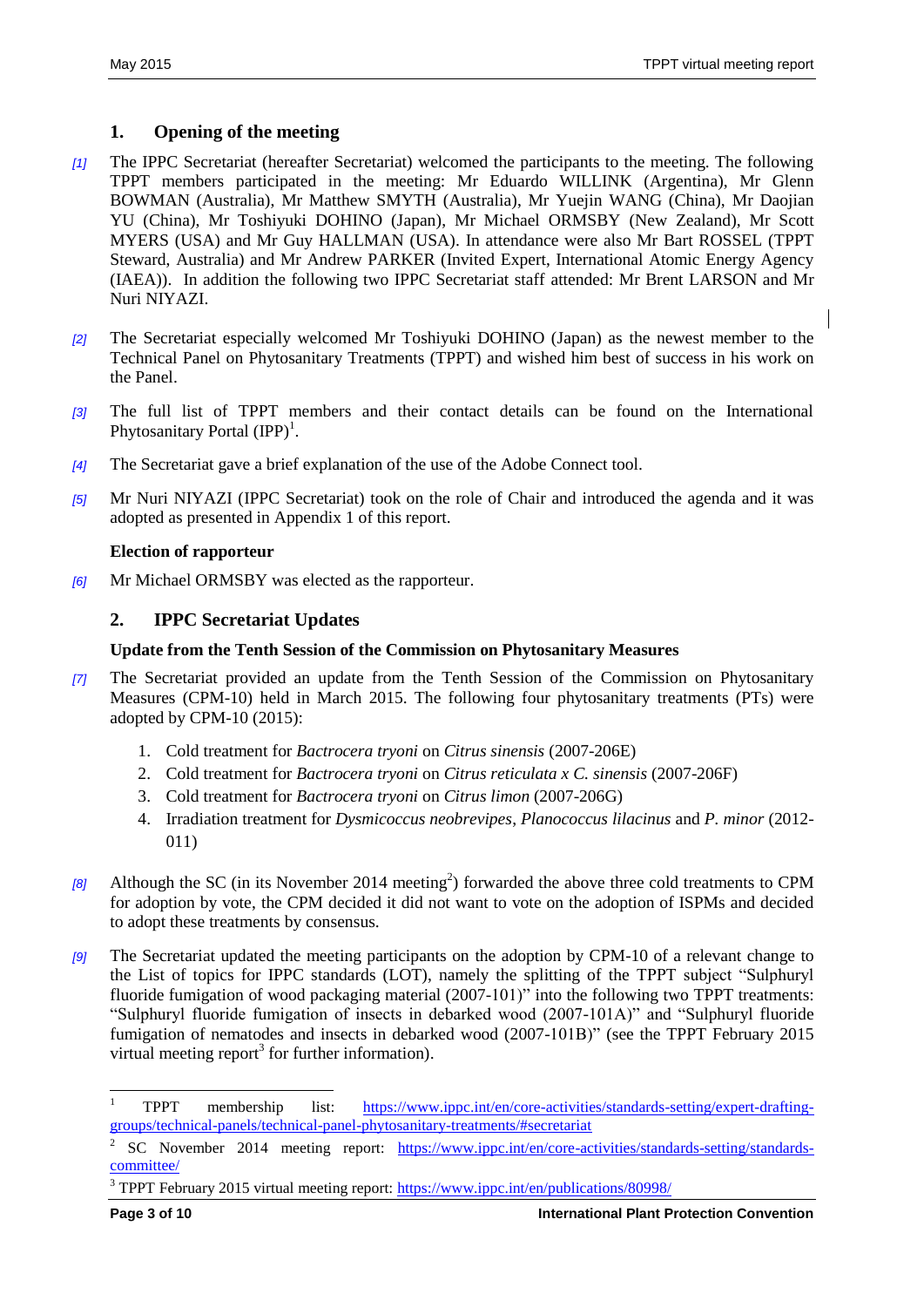- *[10]* Further, relating to the work of the Technical Panel of Forest Quarantine (TPFQ), it was noted that CPM-10 (2015) adopted the topic "Revision of dielectric heating section: Annex 1 (Approved phytosanitary treatments associated with wood packaging material) to ISPM 15: Regulation of wood packaging material in international trade".
- *[11]* Lastly, the Secretariat informed the TPPT members that a CPM-10 (2015) Side Session was conducted by the Secretariat on the outcomes of the "Expert consultation on phytosanitary treatments for Bactrocera dorsalis complex<sup>14,5</sup>, which had been held in December 2014 in Okinawa, Japan. The side session was attended by some 40 participants who received an overview of the discussion held at the expert consultation with regard to the implications of the synonymization of four *Bactrocera* fruit fly pests and issues in the design, conduct, operationalization, evaluation and data presentation for phytosanitary treatment research in species in the *B. dorsalis* complex.

## <span id="page-3-0"></span>**Update from Standards Committee 2015 May meeting**

- [12] The Secretariat provided an update from the Standards Committee (SC) 2015 May meeting<sup>6</sup>. The SC approved the following drafts revision of ISPMs for member consultation: "Revision of dielectric heating section (Annex 1 (Approved treatments associated with wood packaging material) to ISPM 15 (Regulation of wood packaging material in international trade) (2006-010B); and "Inclusion of the Phytosanitary treatment *Sulphuryl fluoride fumigation of wood packaging material* (2006-010A) in annexes 1 and 2 of ISPM 15".
- *[13]* The SC approved the draft specification "Requirements for the use of phytosanitary treatments as phytosanitary measures (2014-008)" after reviewing the comments from member consultation and tasked the TPPT with developing the according draft ISPMs on requirements for fumigation treatments (2014-004), temperature treatments (2014-005), modified atmosphere treatments (2014- 006), chemical treatments (2014-003) and irradiation treatments (revision to ISPM 18) (2014-007).
- *[14]* In relation with the TPPT update that was presented to the SC, the Secretariat highlighted the following SC decisions that were taken at is 2015 May meeting; the SC:
	- extended the membership of the following three TPPT members for another 5-year term (i.e. from 2015 until 2020) and thanked the contracting parties for their support to the TPPT:
		- Mr Eduardo WILLINK (Argentina)
		- Mr Yuejin WANG (China)
		- Mr Michael ORMSBY (New Zealand).
	- noted the reports of the following TPPT meetings held between May 2014 and April 2015:
		- TPPT face-to-face meeting, 23-27 June 2014 (Bali, Indonesia)
		- TPPT virtual meetings of 25 September 2014 and 17 February 2015.
	- strongly supported the TPPT request for a call for treatments but agreed that due to resource constraints and current priorities for standard setting there should not be a call for treatments in 2015 and that the issue would be discussed further in the SC November 2015 meeting.
	- noted that the TPPT selected Mr Guy HALLMAN (USA) to act as liaison between the TPPT and the Phytosanitary Temperature Treatments Expert Group to exchange information on the research of temperature treatments to help support the development of international phytosanitary treatments.

l

<sup>4</sup> Summary of the CPM-10 Side Session "Expert consultation on phytosanitary treatments for *Bactrocera dorsalis* complex": [http://www.phytosanitary.info/activity/cpm-10-side-session-expert-consultation](http://www.phytosanitary.info/activity/cpm-10-side-session-expert-consultation-phytosanitary-treatments-bactrocera-dorsalis)[phytosanitary-treatments-bactrocera-dorsalis](http://www.phytosanitary.info/activity/cpm-10-side-session-expert-consultation-phytosanitary-treatments-bactrocera-dorsalis)

<sup>&</sup>lt;sup>5</sup> "Expert consultation on phytosanitary treatments for *Bactrocera dorsalis* complex" meeting report: <https://www.ippc.int/en/publications/2702/>

<sup>&</sup>lt;sup>6</sup> SC May 2015 meeting report:<https://www.ippc.int/en/core-activities/standards-setting/standards-committee/>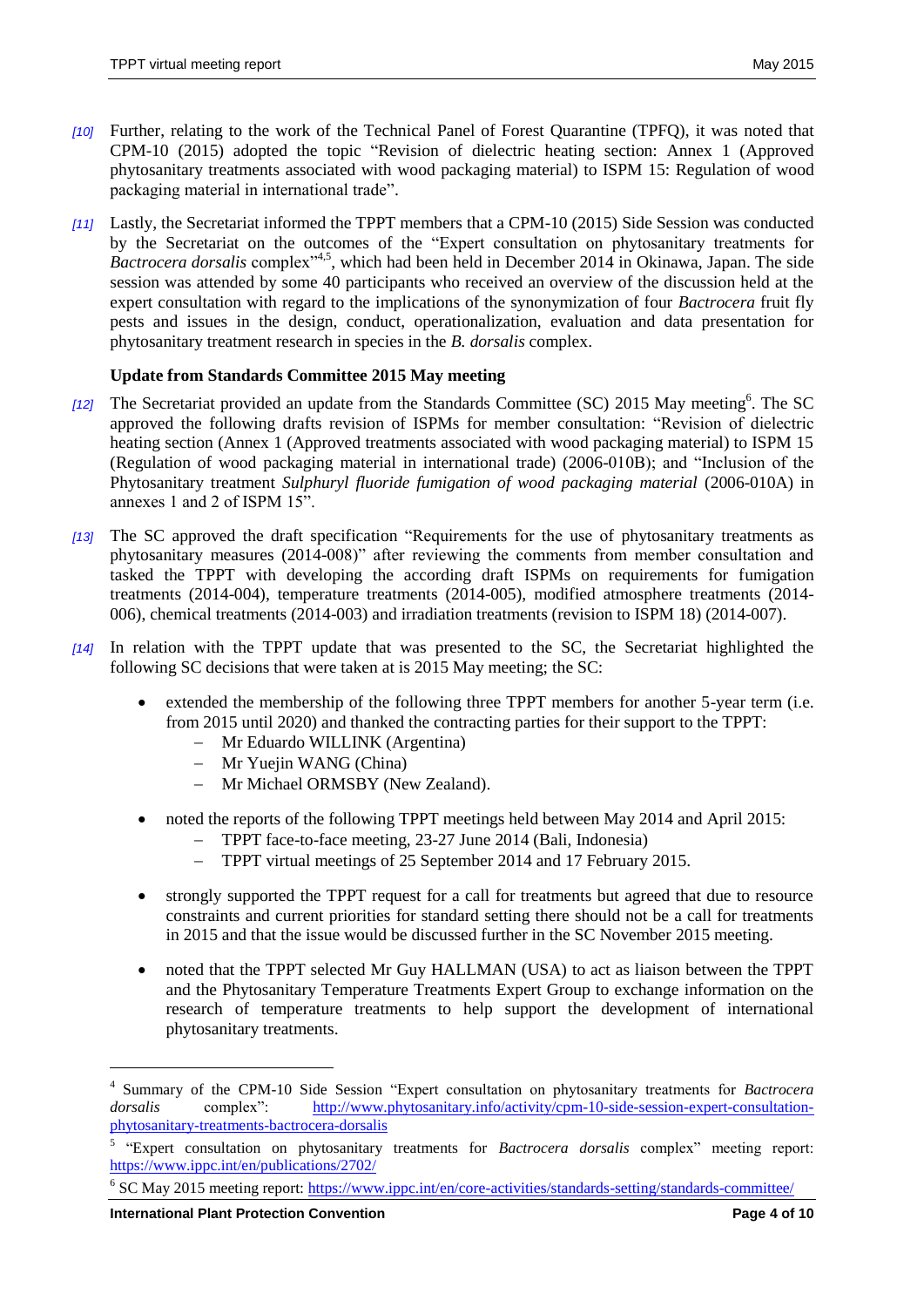- removed the draft phytosanitary treatment "Vapour heat treatment for *Mangifera indica* var. Manila Super" (2009-108) from the List of topics for IPPC standards owing to non-receipt of requested additional information.
- noted the modifications to the "Working TPPT criteria for treatment evaluation" as incorporated in the latest update of the IPPC Standard Setting Procedure Manual and asked that it be updated to match SC decisions made by the SC in May 2015; with regard to the use of historical data to support a draft phytosanitary treatment, the SC decided that the TPPT is to seek guidance from the SC before evaluating the according treatment submission.
- noted the following documents produced by the TPPT in recent years for inclusion in the "Working TPPT criteria for treatment evaluation":
	- "Most thermotolerant stage of Tephritidae"
	- "Presence of live adult insects after irradiation phytosanitary treatment"
	- Characterization of heated air treatments"
- noted the document "TPPT recommendations for future research on high temperature forced air treatment" and requested the Secretariat to append it to the report of the 2015 February TPPT virtual meeting.
- agreed to the use of the text proposed in the document "Technical support document for definition of effective dose" to describe the level of efficacy achieved by a treatment schedule, agreed that the TPPT should present ink amendments presenting the proposed changes to the standards for consideration by SC November 2015, and removed the term "effective dose" (2013-017) from the List of topics for IPPC standards.
- considering the high volume of future work of the TPPT, agreed that the TPPT Assistantsteward be invited to the TPPT meetings, including the 2015 face-to-face meeting.

## <span id="page-4-0"></span>**3. TPPT Work Programme**

## <span id="page-4-1"></span>**Overview of status of TPPT treatment portfolio**

- *[15]* The Secretariat provided an overview of the TPPT portfolio of draft phytosanitary treatments, currently totaling 15 draft phytosanitary treatments (PTs) at various stages of development along the standard setting process:
	- The following six PTs underwent member consultation in 2014 and are currently under review by the TPPT:
		- 1. High-temperature forced air treatment for *Bactrocera melanotus* and *B. xanthodes* on papaya (2009-105)
		- 2. Vapour heat treatment for *Carica papaya* Solo (2009-109)
		- 3. Cold treatment for *Ceratitis capitata* on *Citrus clementina* var. Clemenules (2010- 102)
		- 4. Cold treatment for *Ceratitis capitata* on *Citrus sinensis* var. Navel and Valencia (2010-103)
		- 5. Vapour heat treatment for *Ceratitis capitata* in *Mangifera indica* (2010-106)
		- 6. Irradiation treatment for *Ostrinia nubilalis* (2012-009)
	- The following four PTs will undergo member consultation in 2015:
		- 1. Sulphuryl fluoride fumigation of insects in debarked wood (2007-101A)
		- 2. Sulphuryl fluoride fumigation of nematodes and insects in debarked wood (2007- 101B)
		- 3. Heat treatment of wood using dielectric heating (2007-114)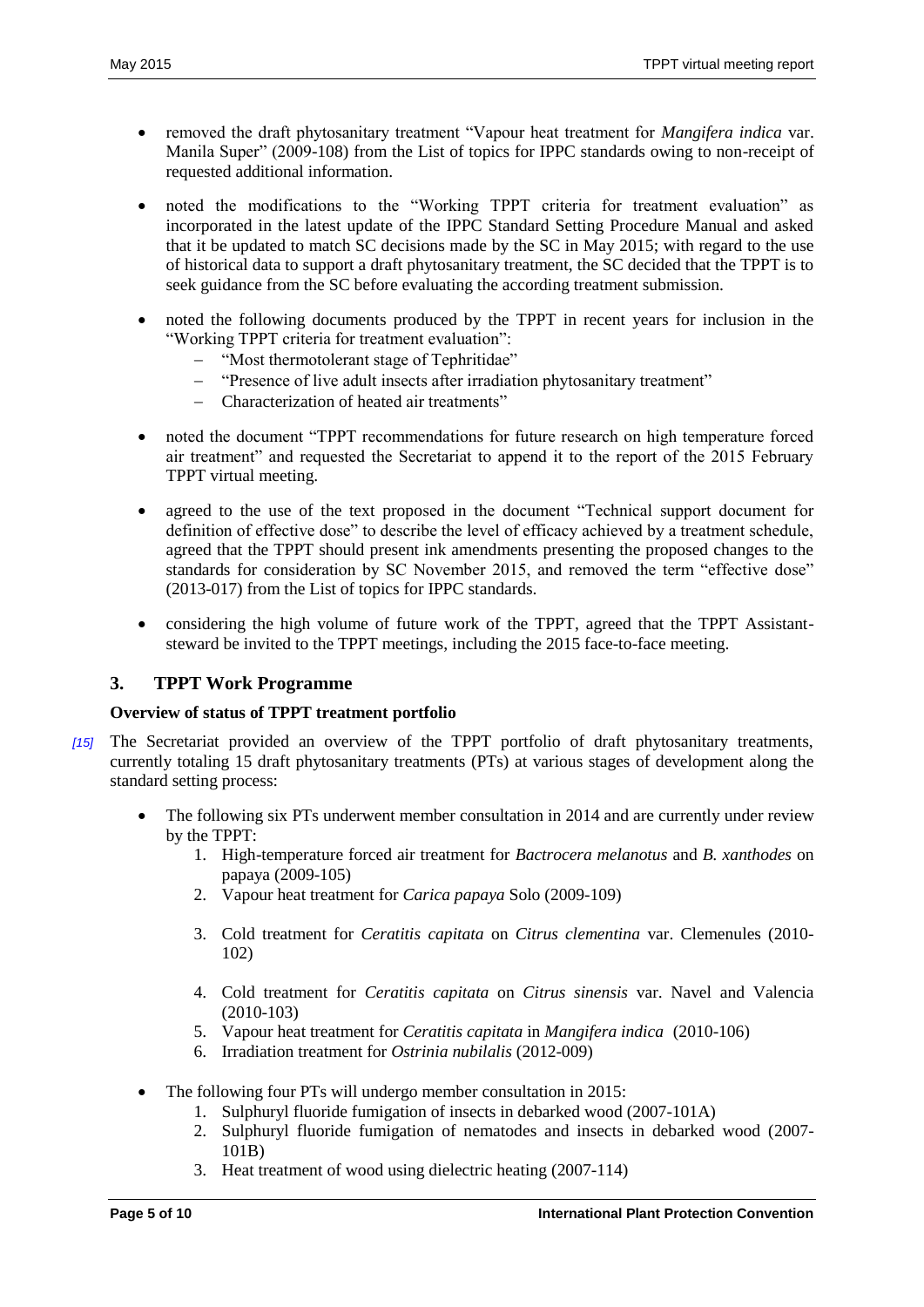- 4. Vapour heat treatment for *Bactrocera tryoni* on *Mangifera indica* (2010-107)
- The following five PTs are on hold pending further analysis of possible intra-species differences in treatment response (see discussion on 2010-102 and 103 below for further details):
	- 1. Cold treatment for *Ceratitis capitata* on *Citrus sinensis* (2007-206A)
	- 2. Cold treatment for *Ceratitis capitata* on *Citrus reticulata* x *C. sinensis* (2007-206B)
	- 3. Cold treatment for *Ceratitis capitata* on *Citrus limon* (2007-206C)
	- 4. Cold treatment for *Ceratitis capitata* on *Citrus paradisi* (2007-210)
	- 5. Cold treatment for *Ceratitis capitata* on *Citrus reticulata* cultivars and hybrids (2007- 212)

#### <span id="page-5-0"></span>**Review of member consultation comments on six draft phytosanitary treatments (PTs)**

Vapour heat treatment for *Carica papaya* Solo (2009-109)

- *[16]* The TPPT treatment lead explained that most member comments were easily addressed in the draft TPPT responses and did not require discussion. He noted, however, that one comment pointed to studies submitted by exporting countries which may indicate possible fruit fly population differences in heat tolerance and treatment response. In view of this information the TPPT decided to place this draft PT on hold, pending receipt and review of the additional studies noted in the member comments.
- *[17]* A further point discussed by the TPPT was the level of evidence required to demonstrate the validity of assumptions made in the experimental design—specifically, in the case of this draft PT, the selection of the most heat-tolerant life stage of the target pest in the specific regulated article. One member questioned whether additional evidence was needed when studies establish the most tolerant life stage in other fruit commodities, while another member pointed to existing literature identifying eggs as the most heat-tolerant life stage in *Bactrocera dorsalis* (Armstrong et al, 1989) and this reference could be added to the draft PT. It was decided to re-discuss the issue of data requirements for testing assumptions in experimental design at the next TPPT face-to-face meeting.
- *[18]* The TPPT:
	- (1) *agreed* to place on hold the review of the draft PT "Vapour heat treatment for *Carica papaya* Solo" (2009-109) pending receipt and review of additional studies.

#### Vapour heat treatment for *Ceratitis capitata* in *Mangifera indica* (2010-106)

- *[19]* The TPPT treatment lead introduced the paper. He explained that all member comments were easily addressed in the draft TPPT responses and did not require discussion, except a similar comment as discussed above (2009-109) and a similar approach should be taken.
- *[20]* The TPPT:
	- (2) *agreed* to place on hold the review of the draft PT "Vapour heat treatment for *Carica papaya* Solo" (2009-109) pending receipt and review of review of additional studies.

#### Cold treatments for *Ceratitis capitata* on *Citrus clementina* var. Clemenules (2010-102) and on *Citrus sinensis* var. Navel and Valencia (2010-103)

*[21]* The TPPT treatment leads introduced the documents and it was noted that in the member comments similar concerns were voiced as for the set of five cold treatments for *Ceratitis capitata* currently on hold pending further analysis of possible intra-species differences in treatment response (see section 'Overview of status of TPPT treatment portfolio' above). The TPPT decided to place these two cold treatments on hold, to be reviewed together with the other five cold treatments as soon as further data is available from the comparative studies on cold treatment response in different *C. capitata* populations currently undertaken by the Joint FAO/IAEA Division of Nuclear Techniques in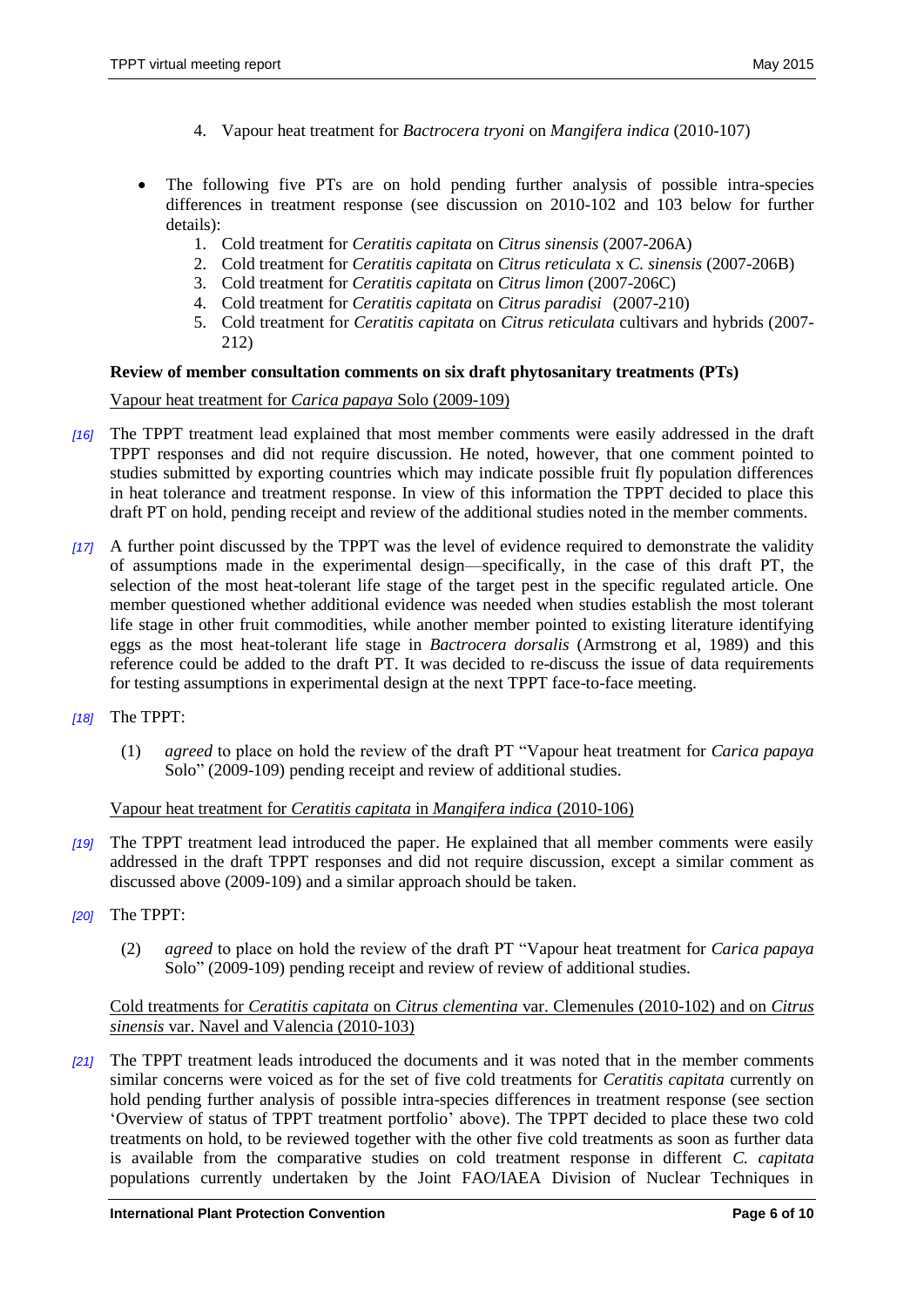Agriculture at the laboratories in Seibersdorf, Austria. One TPPT member indicated that sufficient data from this ongoing research may be available later this year so as to draw up at least a tentative conclusion regarding cold treatment response in the two most divergent *C. capitata* populations.

- *[22]* The treatment lead for the draft PT *Ceratitis capitata* on *Citrus sinensis* var. Navel and Valencia (2010-103) highlighted the need to revisit the experimental replication requirements for the proposed treatment schedules, noting that only 2 replicates were conducted at 16 days and one at 17 days. The TPPT agreed to discuss the issue of requirements for experimental replication underpinning proposed PT schedules at the next TPPT face-to-face meeting.
- *[23]* The TPPT:
	- (3) *agreed* to place on hold the review of the draft PTs "Cold treatment for *Ceratitis capitata* on *Citrus clementina* var. Clemenules" (2010-102) and "Cold treatment for *Ceratitis capitata* on *Citrus sinensis* var. Navel and Valencia" (2010-103) pending analysis of forthcoming complementary studies investigating possible population differences in cold tolerance.

#### High temperature forced air treatment for *Bactrocera melanotus* and *B. xanthodes* on papaya (2009- 105)

- *[24]* The treatment lead introduced the document and suggested that the draft responses to member comments may require some further discussion by the TPPT, particularly in view of this draft PT being the first high temperature forced air treatment to be considered under International Standard for Phytosanitary Measures (ISPM) 28: *Phytosanitary treatments for regulated pests on regulated articles*. The assistant treatment lead thought that the initial review of the member comments on the draft PT proceeded without noting any particular concerns that could not be readily addressed, and that the TPPT responses could be finalized expeditiously. A third member expressed that he would seek clarification on several comments submitted by a contracting party in his region in order to ensure that the response provided by the TPPT adequately addressed the concerns raised. The TPPT decided to hold an online discussion forum to finalise the draft TPPT responses to member comments on this PT after their consolidation by the three TPPT members that have led the discussion during the present meeting.
- *[25]* The TPPT:
	- (4) *agreed* for three TPPT members (MYERS, ORMSBY and YU) to review and consolidate the draft TPPT responses to the member comments on the draft PT "High temperature forced air treatment for *Bactrocera melanotus* and *B. xanthodes* on papaya" (2009-105) and to hold an eforum discussion on the document with the expectation to finalize the responses before the TPPT 2015 face-to-face meeting.

## Irradiation treatment for *Ostrinia nubilalis* (2012-009)

*[26]* The treatment lead introduced the documents and shared that most of the comments received from member consultation were easily addressed and helped to improve the clarity and consistency of the draft PT. He also noted that several comments regarding the treatment schedule required discussion by the TPPT, as these queried the treatment dose selected in the draft PT. Another member explained that two studies were reviewed for the development of this draft PT, each employing a different treatment endpoint—one with higher dose (and higher efficacy) preventing second instar development and one with a lower dose (and lower efficacy) preventing egg hatch. He recalled that, since the TPPT had previously considered the prevention of second instar larvae to be an acceptable treatment endpoint, the lower dose was selected. It was agreed by the TPPT members to discuss this issue at the 2015 TPPT face-to-face meeting in due consideration of the rationale of previous decisions made by the TPPT in developing the draft treatment.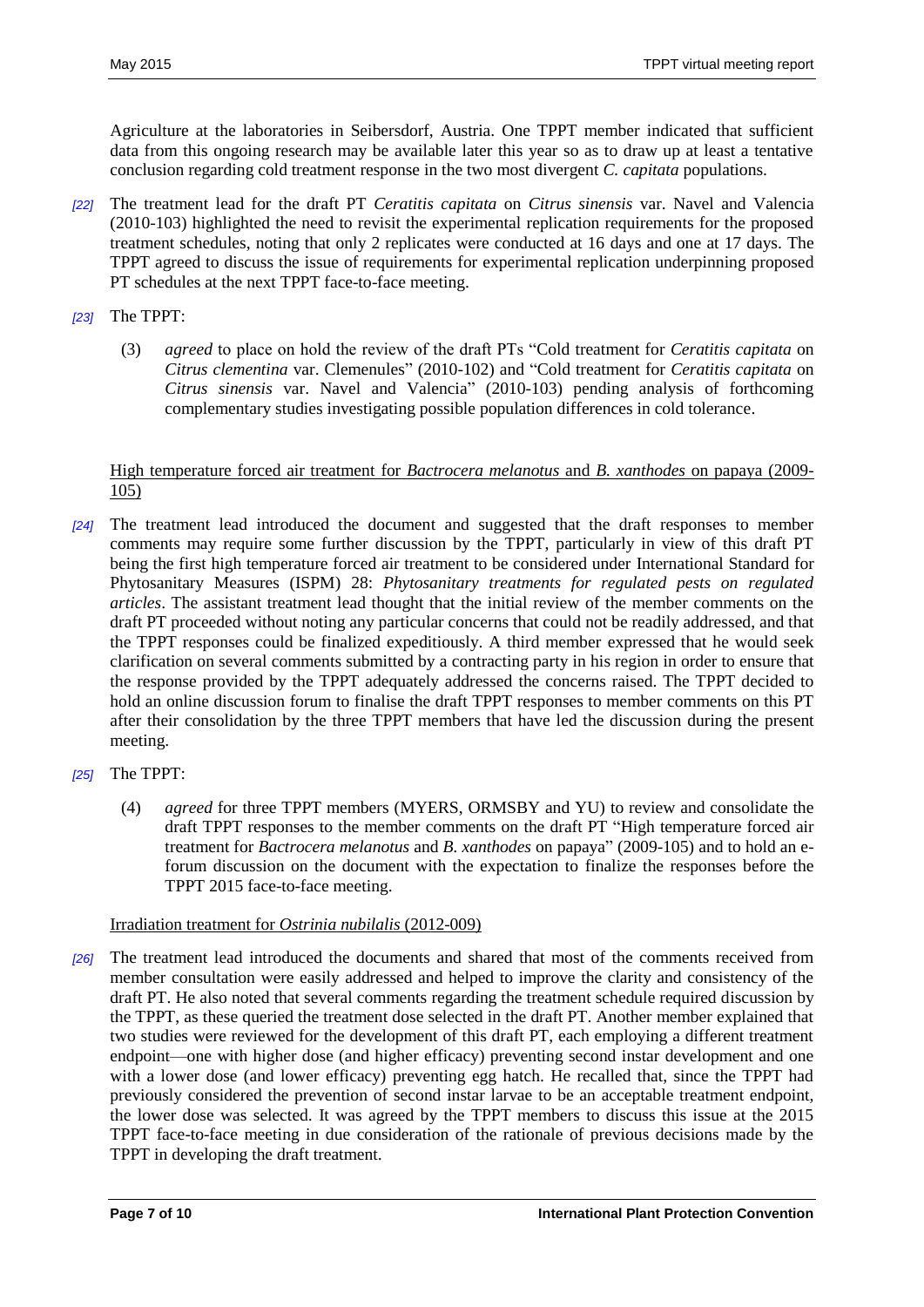#### *[27]* The TPPT:

(5) *agreed* to discuss the draft member comments and treatment schedule of the draft PT "Irradiation treatment for *Ostrinia nubilalis*" (2012-109) at the 2015 face-to-face meeting.

Requirements for the use of phytosanitary treatments as phytosanitary measures (2014-008)

- *[28]* The Secretariat reminded of the afore-mentioned SC approval of the draft specification "Requirements for the use of phytosanitary treatments as phytosanitary measures (2014-008)" (see section 2) and its decision to task the TPPT with developing the according draft ISPMs on requirements for fumigation treatments, temperature treatments, modified atmosphere treatments, chemical treatments and irradiation treatments (revision to ISPM 18: Guidelines for the use of irradiation as a phytosanitary measure), respectively.
- *[29]* The TPPT decided on the following assignments of leads and assistant leads to develop the initial draft ISPMs for review and consultation at the 2015 face-to-face meeting:
	- Requirements for the use of fumigation as a phytosanitary measure (2014-004)—Lead: Yuejin WANG; Assistant lead: Mike ORMSBY
	- Requirements for the use of temperature treatments as a phytosanitary measure (2014-005)— Lead: Eduardo WILLINK; Assistant lead: Glenn BOWMAN
	- Requirements for the use of modified atmosphere treatments as a phytosanitary measure (2014-006)—Lead: Scott MYERS; Assistant lead: Mike ORMSBY
	- Requirements for the use of chemical treatments as a phytosanitary measure (2014-003)— Lead: Mike ORMSBY; Assistant lead: Patrick GOMES
	- Requirements for the use of irradiation as a phytosanitary measure (Revision to ISPM 18) (2014-007)—Lead: Guy HALLMAN; Assistant lead: Andrew PARKER.
- *[30]* The TPPT:
	- (6) *agreed* to discuss the draft ISPMs on requirements for the use of phytosanitary treatments as phytosanitary measures, as listed above, at the 2015 face-to-face meeting.

#### <span id="page-7-0"></span>**Development of various documents related to TPPT working procedures and research recommendations**

Instructions to assist NPPOs and RPPOs in proper and complete submissions

*[31]* This agenda item was deferred to the 2015 face-to-face meeting.

#### Use of extrapolation to estimate phytosanitary treatment efficacy

- *[32]* The lead TPPT member introduced the document, which he explained was a re-draft in consideration of the comments received by TPPT members during the TPPT e-forum discussion held in March 2015. It was decided to open a second e-forum discussion on the draft document to further exchange views and share opinions on the subject.
- *[33]* The TPPT:
	- (7) *agreed* to hold a second TPPT e-forum discussion on the draft document "Use of extrapolation to estimate phytosanitary treatment efficacy" in June 2015.

## "Probit 9" and efficacy standards for phytosanitary treatments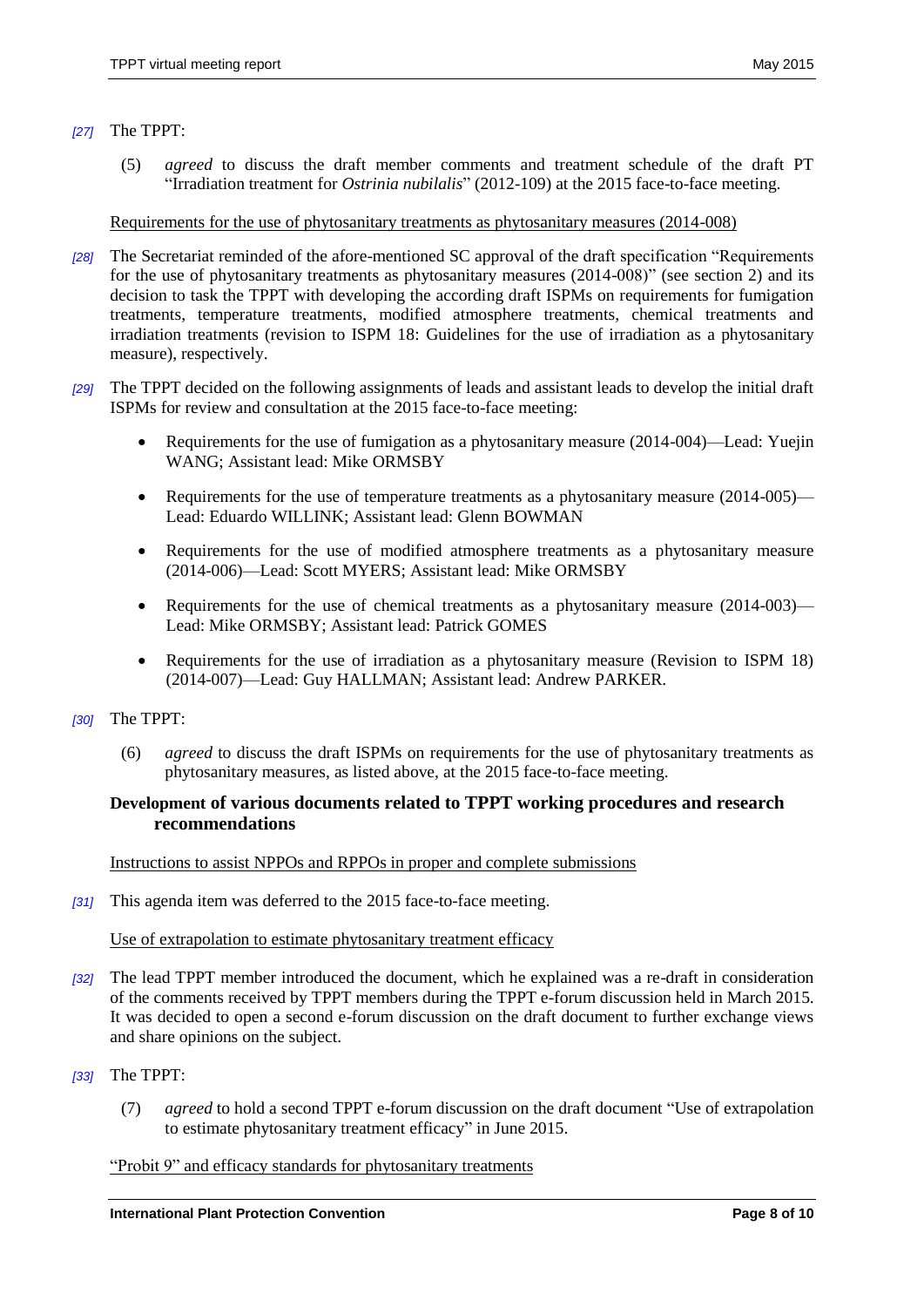- *[34]* The lead TPPT member introduced the document, noting that this was its first presentation to the TPPT. It was decided to open an e-forum discussion on the draft document to exchange views and share opinions on the subject.
- *[35]* The TPPT:
	- (8) *agreed* to hold a TPPT e-forum discussion on the draft document ""Probit 9" and efficacy standards for phytosanitary treatments" in June 2015.

## <span id="page-8-0"></span>**4. Other business**

## Phytosanitary Temperature Treatment Expert Group

*[36]* The designated TPPT liaison member for the Phytosanitary Temperature Treatment Expert Group  $(PTTEG)^7$  noted that this group will convene its first meeting from 17-20 August 2015 in Nelspruit, South Africa, and introduced the draft agenda for the meeting. He solicited comments from the TPPT members regarding any new issues regarding phytosanitary treatment research, regulation or operationalization the PTTEG might wish to consider when formulating its work programme. The TPPT members agreed to submit relevant comments on the draft PTTEG meeting agenda directly to the TPPT liaison member.

## 2015 TPPT face-to-face meeting

- *[37]* The Secretariat informed the members that the invitation letter for the 2015 TPPT face-to-face meeting (held from 31 August through 4 September 2015 in Fukushima, Japan) was forthcoming, providing the organizational and logistical details for the meeting. The forthcoming deadlines in connection with the meeting preparation were stressed, as follows:
	- 29 June: Confirming attendance for the meeting;
	- 29 June: Requesting funding assistance to attend the meeting (where appropriate);
	- 27 July: Submitting all draft treatments and documents for the meeting.

# <span id="page-8-1"></span>**5. Close of the meeting**

*[38]* The Secretariat thanked all members for their participation and closed the meeting.

 $\overline{a}$ 

<sup>7</sup> Phytosanitary Temperature Treatments Expert Group: [https://www.ippc.int/en/liasion/organizations/core](https://www.ippc.int/en/liasion/organizations/core-activities/standards-setting/phytosanitarytemperaturetreatmentsexpertgroup)[activities/standards-setting/phytosanitarytemperaturetreatmentsexpertgroup.](https://www.ippc.int/en/liasion/organizations/core-activities/standards-setting/phytosanitarytemperaturetreatmentsexpertgroup)